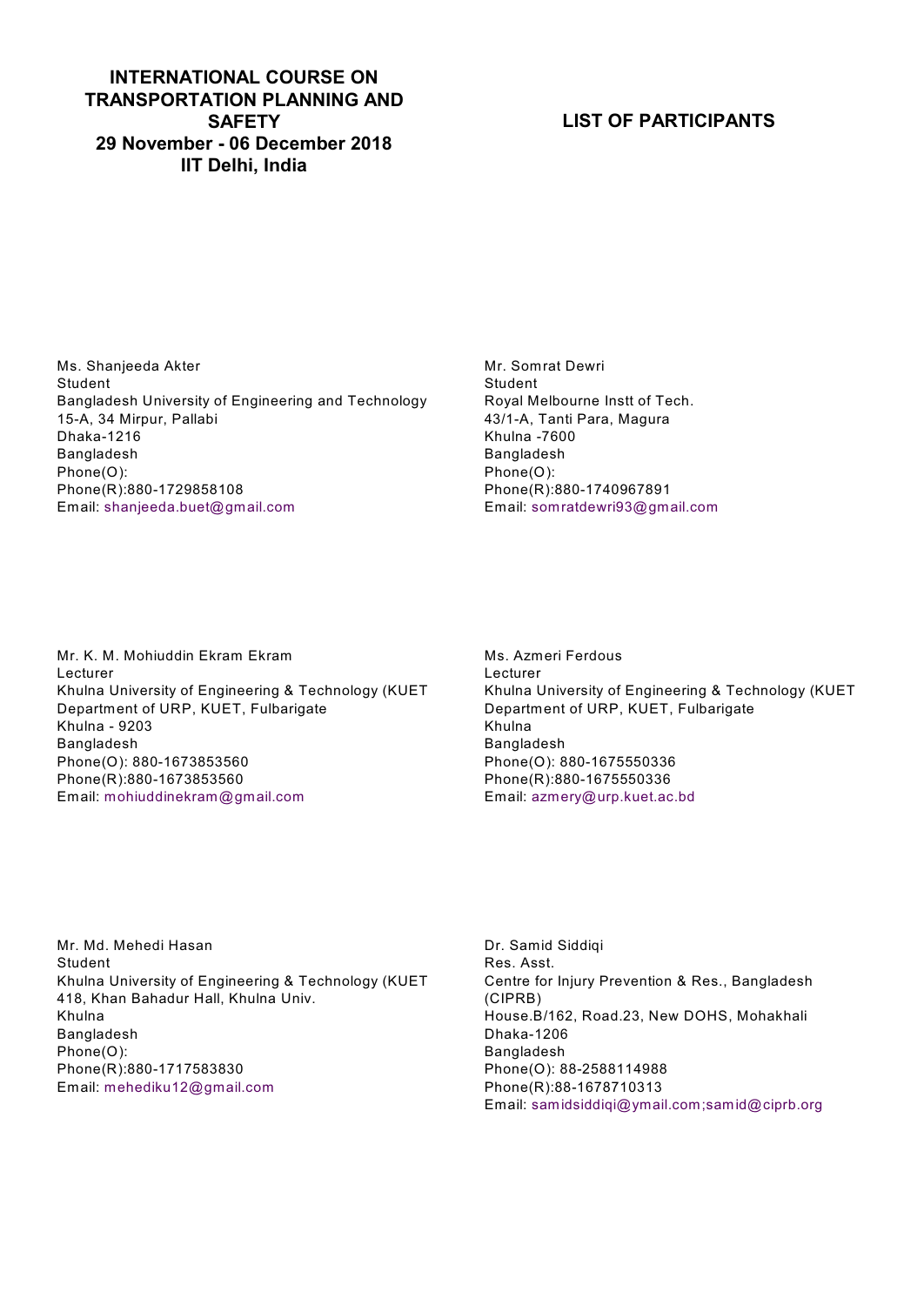Ms. Shuvra Sikder Lecturer Khulna University of Engineering & Technology (KUET 203/4, Pabla Banikpara, Daulatpur Khulna -9202 Bangladesh Phone(O): Phone(R):880-1713900899 Email: shuvrasikder12@gmail.com

Mr. ATM Zalal Uddin Asstt. Director Bangladesh Road Transport Authority Airport Road, Banani, Dhaka- 1212 Bangladesh Phone(O): 880-1711044501 Phone(R):880-1552415912 Email: jalaluddinbrta@gmail.com

Ms. Naina Agarwal Project Scientist TRIPP, IIT Delhi MS-818, 7th Flr.,Main Bldg., Haus Khas New Delhi - 110070 India Phone(O): Phone(R):9717324588 Email: naina.agarwal@gmail.com

Mr. K. S. Anbumani Sr. Manager- Traffic Enggineering L&T IDPL 1st Floor, TCTC Bldg., Mount Poonamallee Rd. Chennai- 600089 India Phone(O): 44-22528758 Phone(R):9445006252, 044-22581603 Email: anbu@Intidpl.com

Mr. Rashit Bajaj Road Safety Associate NASSCOM Foundation N.No.1583, Salem S Bazar Road, Nr PTU Ctr. Fazilka- 152123. Punjab India Phone(O): 9569696939 Phone(R):8427002700 Email: rashit.bajaj92@gmail.com

Mr. Gangadhar Bandi Supt of Police Tamilnadu Police SP Office, Dharmapuri Dist. Tamil Nadu- 636705 India Phone(O): 4342-230989,230000 Phone(R):9498111127 Email: tn.policeofficer@gmail.com

Mr. Arunabha Banerjee Research Scholar IIT Guwahati Dept. of Civil Engg.,Amingaon Guwahati-781039. Assam India Phone(O): Phone(R):7896888895 Email: arunabhabanerjee77@gmail.com Mr. Balaji Bondarwad Inspector of Motor Vehicle Transport Dept. Govt. of Maharashtra Flat No.203, Anuradha Bldg., koras Nakshatra, CHS, Vartak Nagar, Thane (W) Thane - 400606 India Phone(O): 22-25823400 Phone(R):9920839588 Email: balaji.bondarwad@gmail.com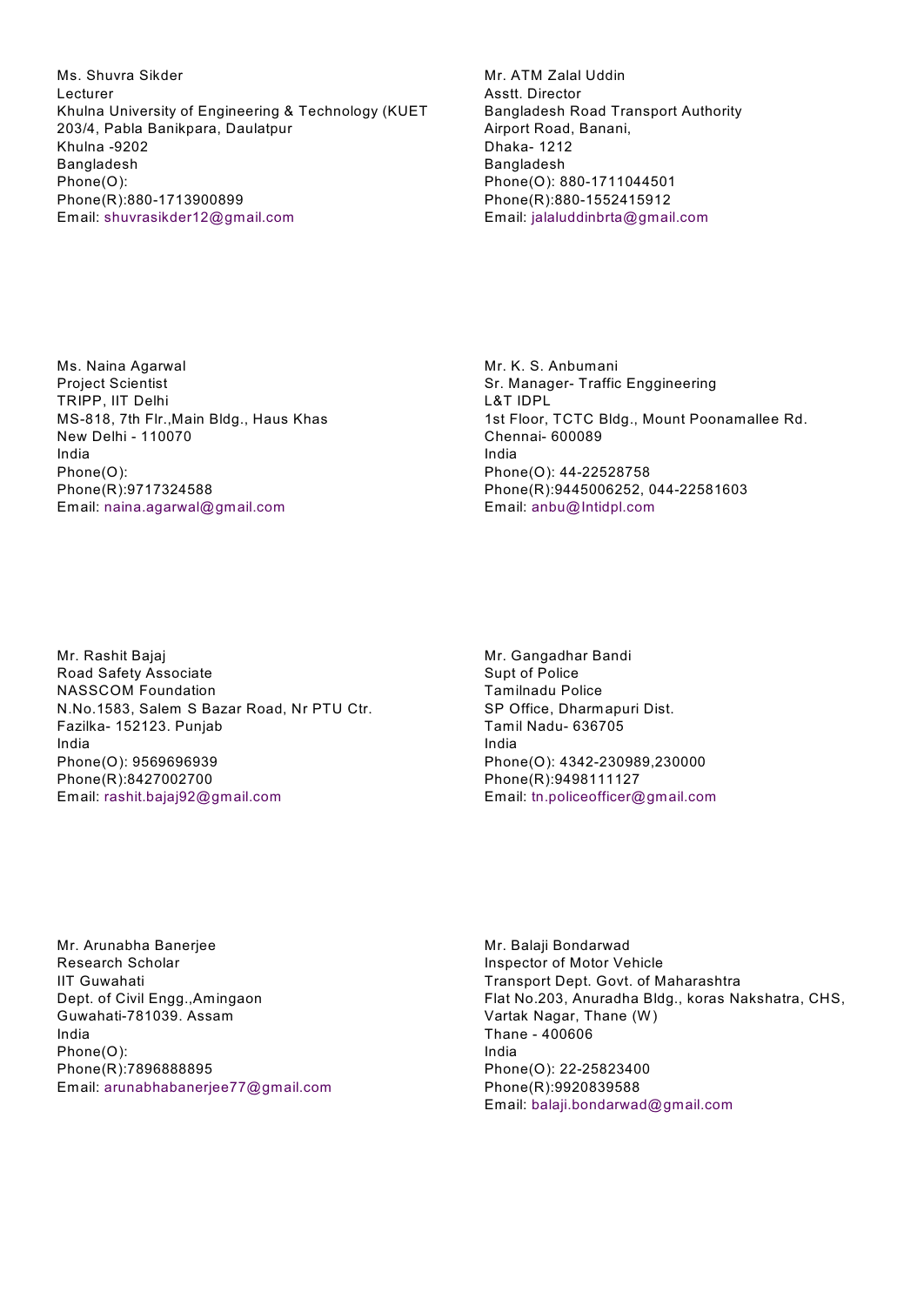Mr. Milan Chandarana Project Scientist IIT Delhi Street No. 34, Maidan Gari Road, Chattarpur New Delhi - 110068 India Phone(O): Phone(R):8347298130 Email: mchandarana24@gmail,com

Mr. Samradh S Chauhan Project Scientist TRIPP, IIT Delhi G-63, Masjid Moth, GK-II New Delhi-110048 India Phone(O): Phone(R):9406852927 Email: samradhsingh11@gmail.com

Mr. Suraj Chhabra Road Safety Associate NASSCOM Foundation H.No. 361, Krishna Mandir St. Jalalabad- 152024. Punjab India Phone(O): Phone(R):7009286981 Email: suraj.chhabra@hryvisionzero.org Mr. Pralhad Chigale Inspector of Motor Vehicle Transport Dept. Govt. Maharashtra Flat No.104, Purva Bldg., koras Nakshatra, CHS, Vartak Nagar, Thane (W) Thane - 400606 India Phone(O): 22-25823400 Phone(R):7977754602 Email: hipralhar@rediffmail.com

Mr. Chandramohan Chintal Inspector of Motor Vehicle Transport Dept. Govt. Maharashtra Flat No.1004, Runwal Plaza Tower- CHS, Off. AT Marg Vartak Nagar, Thane (W) Thane - 400606 India Phone(O): 22-25343580 Phone(R):7420836556 Email: mohan.chintal@gmail.com

Mr. Akhilesh Choudhary Project Asso. IIT Delhi Mech.Dept, Impact Lab, New Delhi - 110070 India Phone(O): Phone(R): Email: akhilesh.dhariwal@gmail.com

Mr. Jaikishan Damani Res. Scholar IIT, Bombay C-912, Hostel 16, IIT Bombay, Powai Mumbai -400076 India Phone(O): Phone(R):7718038122 Email: jaikishan.damani1@gmail.com Dr. Sudhanshu Sekhar Das Professor Veer Surendra Sai Univ of Tech. Dept. of Civil Enggn., Burla Sambalpur-768018. Odisha India Phone(O): 9437544200 Phone(R):663-243073 / 211 Email: ssdas8@gmail.com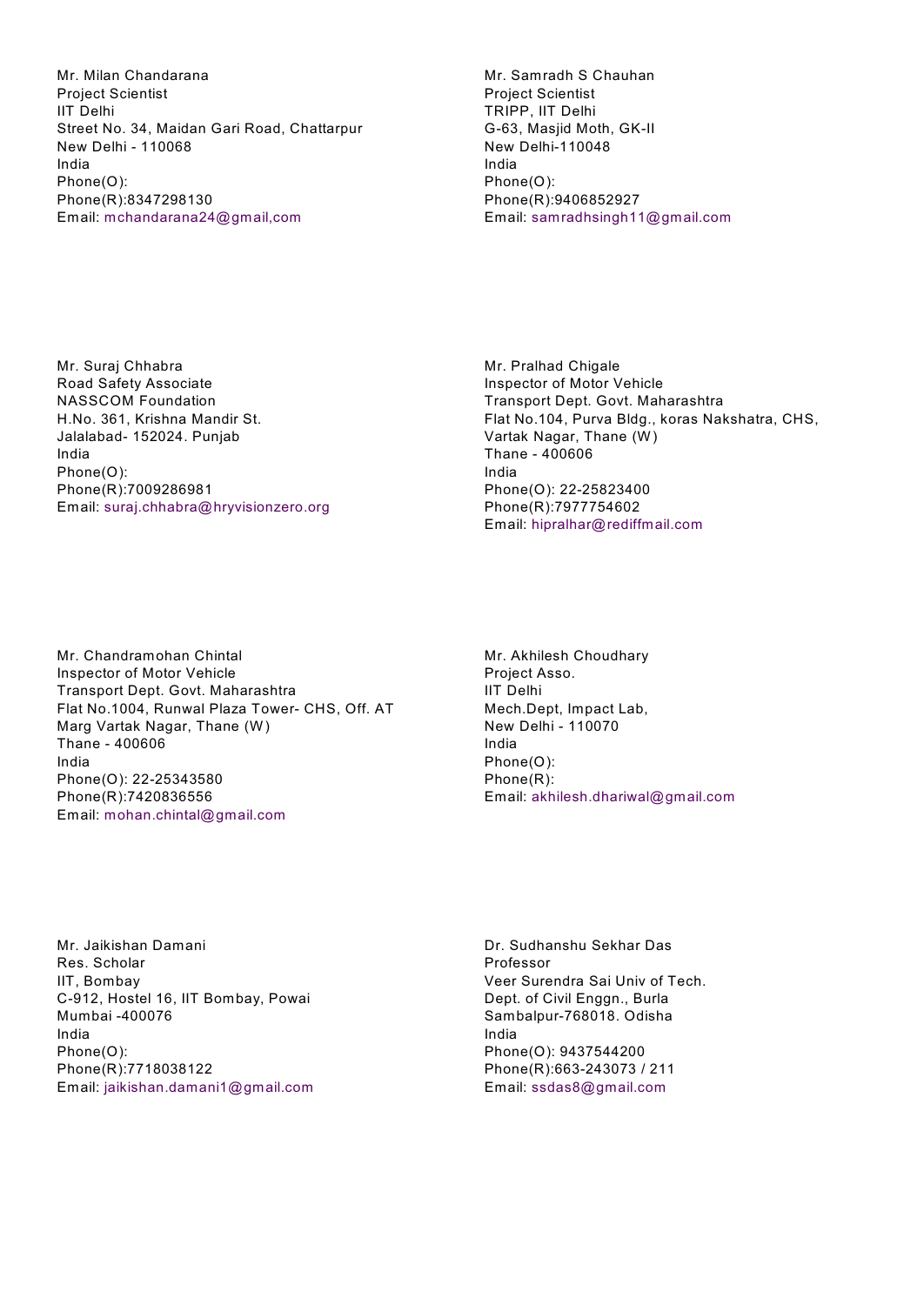Mr. Gopala Dhawan Road Safety Associate NASSCOM Foundation H.No.3, Blk.-6, Baba Nam dev Nagar Fazilka- 152123. Punjab India Phone(O): 7009185681 Phone(R):1638-263402 Email: gopala.dhawan@hryvisionzero.org;gopala.dhawan@g mail.com

Mr. Vivek Dhimole Project Asso. IIT Delhi Mech.Dept, Impact Lab, New Delhi - 110070 India Phone(O): Phone(R): Email: vivek.dhimole4@gmail.com

Ms. Teena Elsa Joseph Jr. Res. Fellow Indian Spinal Injuries Ctr Sector -C, Vasant Kunj New Delhi -110070 India Phone(O): 42255230 Phone(R):9953121123 Email: teenaelsajoseph@gmail.com Mr. Sandeep Gaikwad Advocacy Coord. For Road safety Parisar Yamuna, Ganeshkhind Road, ICS Colony Pune - 411007 India Phone(O): 20-25529122 Phone(R):9702830546 Email: sandeep@parisar.org

Mr. Ramakrishnan Iyer Project Asso. IIT Delhi Mech.Dept, Impact Lab, Rm. No.356, Blk-II New Delhi - 110070 India Phone(O): Phone(R):9429628713 Email: iyer.ramakrishnan636@gmail.com

Mr. Anit Jain Student IIT Delhi Flat No. 4, Street No. - 34, Maidan Garhi Road, **Chattarpur** New Delhi - 110074 India Phone(O): Phone(R):9875770599 Email: ankit.jain92@gmail.com

Mr. Pratik Jha Project Assistant Civil Engg Deptt IIT Delhi New Delhi-110016 India Phone(O): 26596255 Phone(R): Email: prateekjha.tpr@gmail.com

Mr. Shyam Kataria Sr. Executive ONGC Petro Additions Ltd Plot No. Z/1 & Z/83, Dahej SEZ, Part-1, Tal. Vagra Bharuch-392130. Gujarat India Phone(O): 9726425326 Phone(R):135-2431697 Email: shyam.kataria@opalindia.in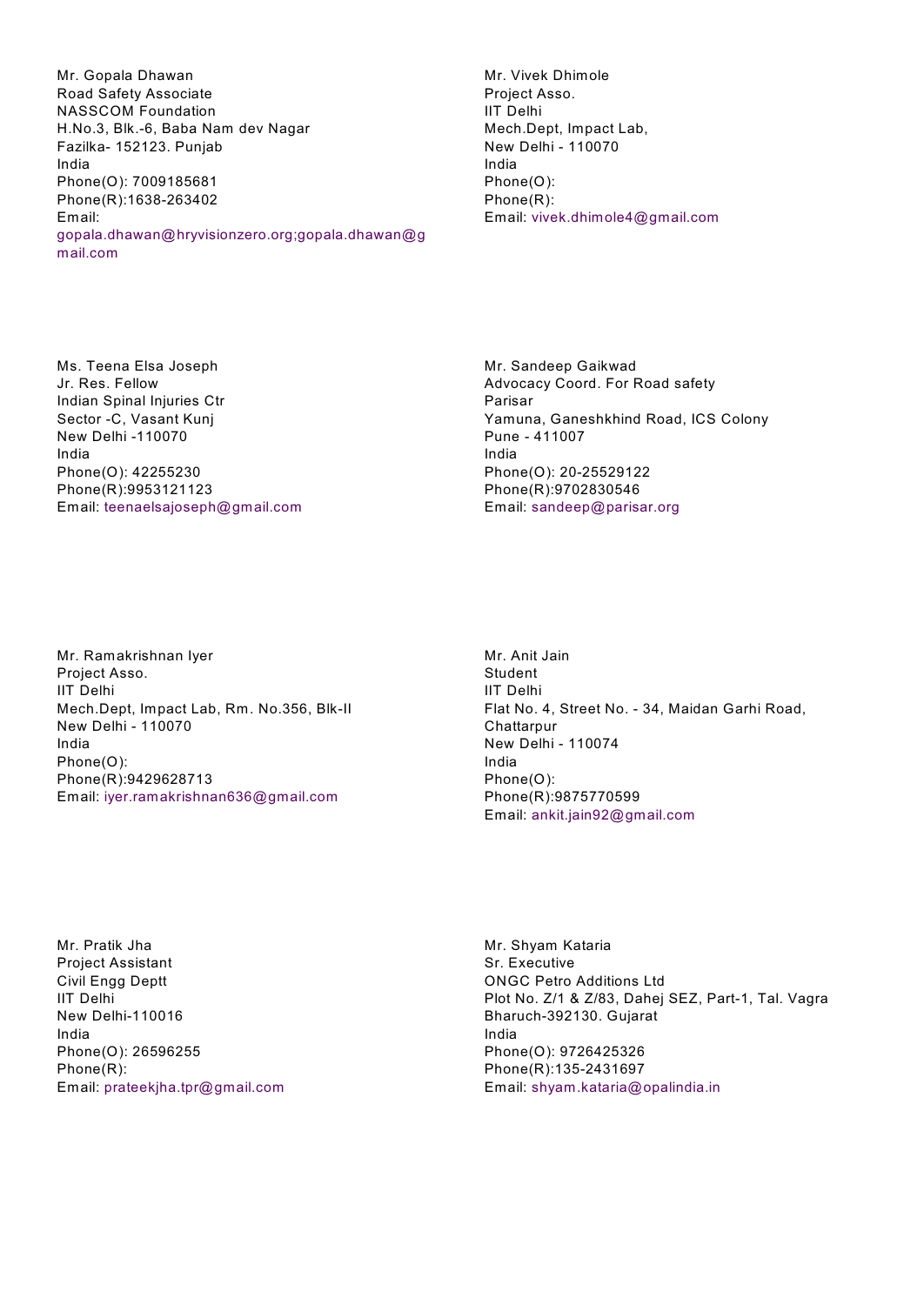Ms. Keerat Pal Kaur Research Scholar Panjab University Dept.of Public Admn., D-726, Mullanpur SAS Nagar Punjab India Phone(O): Phone(R):9915543783 Email: keeratpal\_kaur@hotmail.com

Mr. Kartikay Kochhar Architect **SGArchitects** 6151/8, Sector-D, Pokect-6, Vasant Kunj New Delhi - 110070 India Phone(O): Phone(R):9179819959 Email: sga.kartikay@gmail.com

Mr. Jha Keshav Kumar Student Giani Zail Singh Campus College of Engg. & Tech. Shahgnaj, Benta Laheriasarai Darbhanga- 846003 India Phone(O): Phone(R):9041462981 Email: jhakeshav52@gmail.com

Ms. Shivangi Kumar PG Student School of Planning & Architecture E-22, CSIR Scientist Appt., Maharani Bagh New Delhi - 110065 India Phone(O): Phone(R):26834730, +918368685720 Email: shivangikmr21@gmail.com

Mr. Pintu Kumawat Engineer Mahindra & Mahindra Ltd Mahindra Res.Valley, Plot 41/1, MW C, AnjurPO, Chengalpattu, Kanchipuram Chennai-603004 India Phone(O): 44-67031943 Phone(R):8619432156 Email: kumawat.pintu@mahindra.com

Mr. Samuel Mendonsa Engineer (PASSOVE SAFETY LAB) Automotive Research Association of India SR.No. 102, Vetal Hill, off Paud Road, Kothrud Pune- 411038 India Phone(O): 20-30231368 Phone(R):9130064357 Email: samuel.psl@araiindia.com

Mr. Pratyush Mishra Student IIT Delhi ED-18, Udaigiri Hostel New Delhi India Phone(O): 8236874574 Phone(R): Email: pratyushmishra95@gmail.com Mr. Vijendar Reddy P Manager- Operations W estern Andhra Tollways Ltd KM;114, NH-44, Shakapur Vill. Addakal Mandal Mahabudnagar- 509382. Telangana India Phone(O): 8542-304204 Phone(R):9603988877 Email: pvr@Intidpl.com;vijendar.p@gmail.com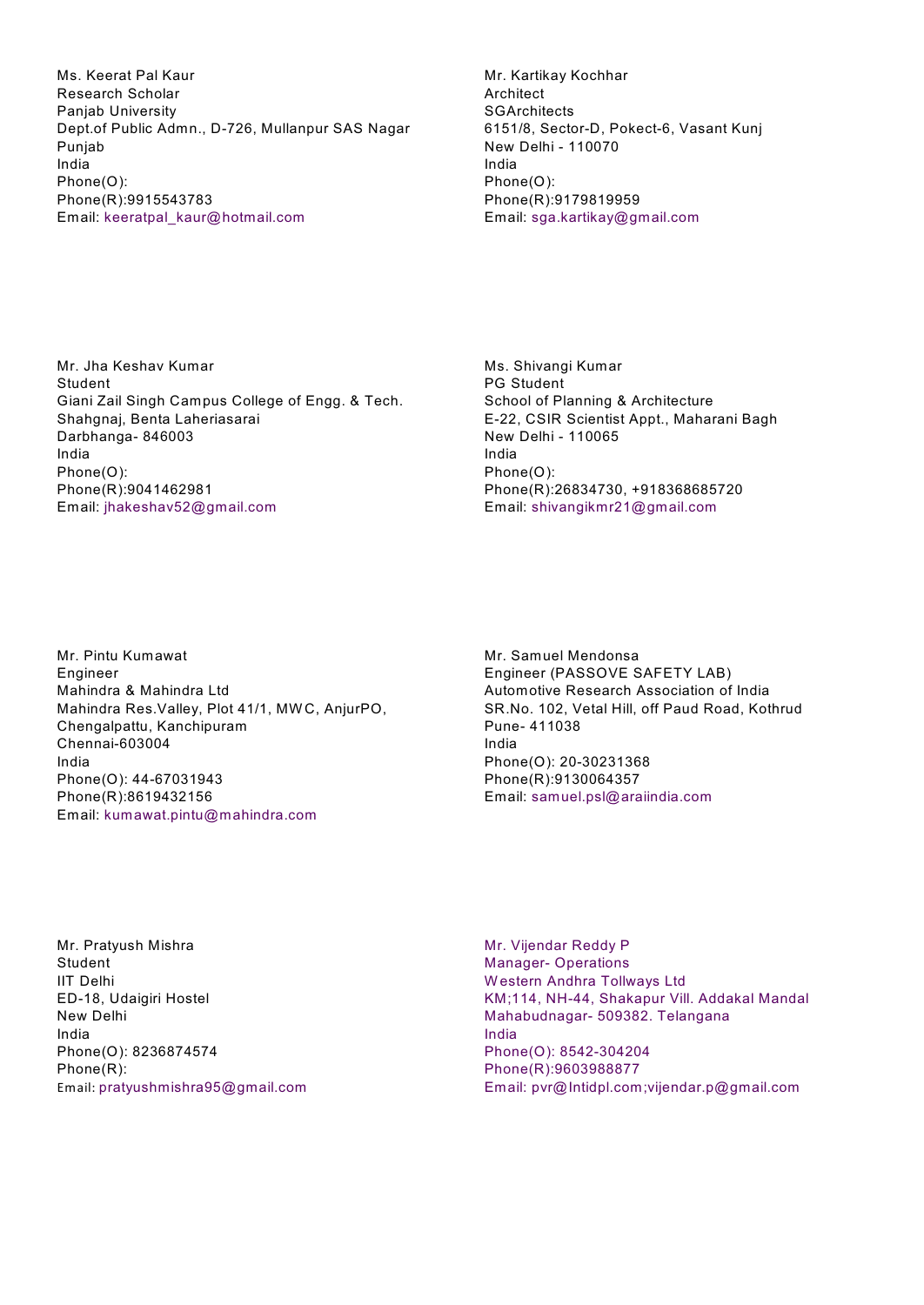Mr. Puspender Panday Student IIT Delhi Mech.Dept, Impact Lab, Rm. No.256, Blk-II New Delhi - 110070 India Phone(O): Phone(R): Email: puspenderprasad@gmail.com

Mr. Ashish Parashar Inspector of Motor Vehicle Transport Dept. Govt. Maharashtra No. 11, Unity Icon, Jule Solapur- 413004 India Phone(O): 0217-2303099 Phone(R):8108172248 Email: ashishaparashar@gmail.com

Mr. Furqan Qureshi Support Engineer IPE Global Ltd Tawheed Bagh, Nr. Foundation School, Humhama, Srinagar- 190021. J&K India Phone(O): 729-8247734 Phone(R):9419001535 Email: qureshifurqan68@gmail.com

Mr. Md. Hifzur Rahman Project Scientist TRIPP, IIT Delhi Kathalbari, Nr. Masjit, PO Lalbagh Barbhanga- 846004 India Phone(O): Phone(R):7702735138 Email: hifzurrahman30@gmail.com

Mr. Thanigaivel Raja T **Student** IIT Delhi SE-05 Grinar House, New Delhi-110016 India Phone(O): 87691657480 Phone(R): Email: thanigaivelraja2011@gmail.com Mr. Shafat Rashid **Student** University of Kashmir Maharajpora Bye-Pass, Batamaloo Srinagar- 190010. India Phone(O): 9419320462 Phone(R):0194-2477294 Email: shafatgis@gmail.com

Mr. Mohit Raval Engineer (PASSOVE SAFETY LAB) Automotive Research Association of India SR.No. 102, Vetal Hill, off Paud Road, Kothrud Pune- 411038 India Phone(O): 20-30231351 Phone(R):8378017661 Email: raval.psl@araiindia.com

Mr. Sivaragavi S.A. Student IIT Delhi Room No. EA-3, Himadri Hostel, IIT Delhi New Delhi - 110016 India Phone(O): Phone(R):8778843042 Email: ragavoami77@gmail.com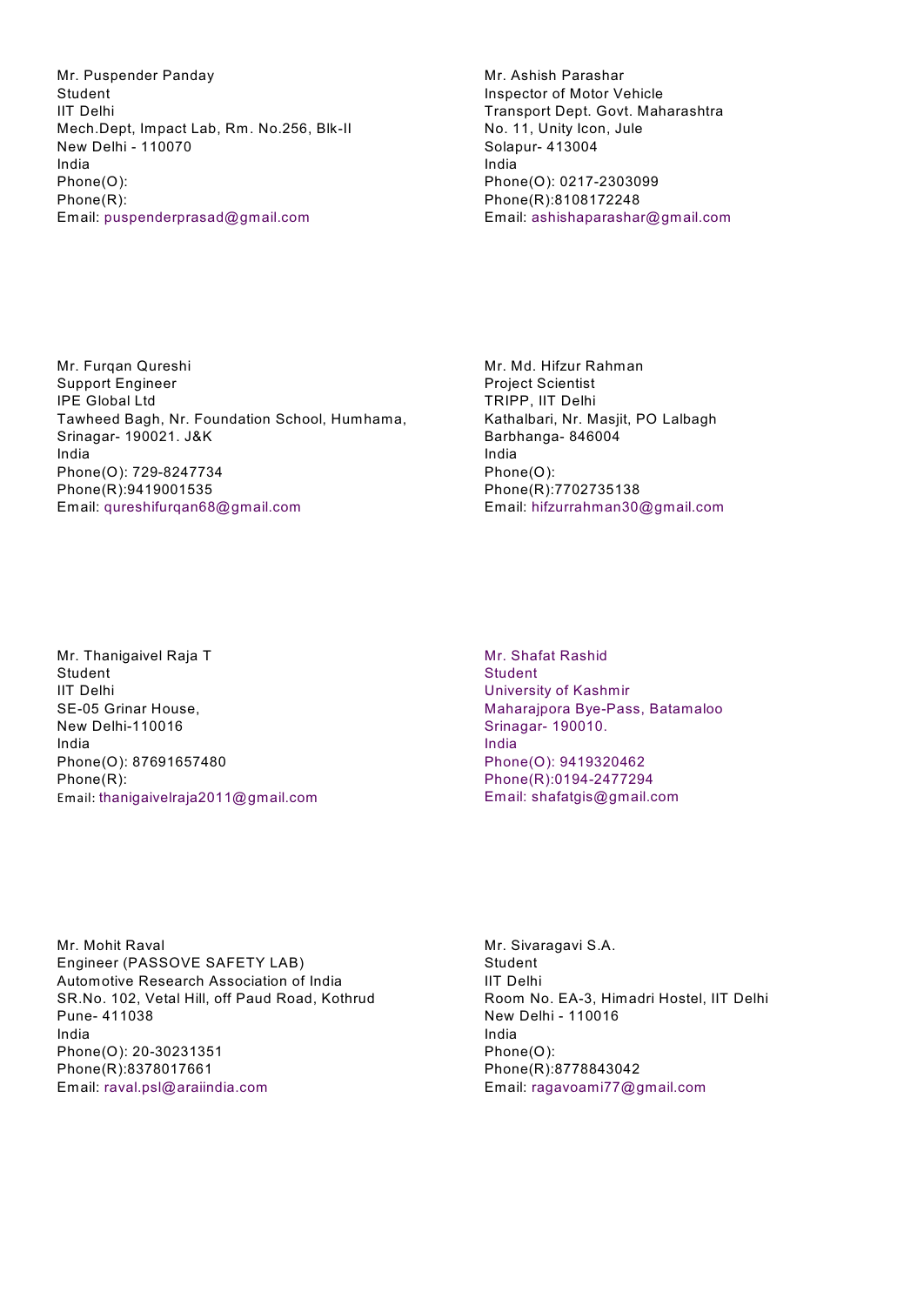Ms. Guneet Saini M.Tech Student National Instt. Of Technology H.No. 549, Sector 9, Ambala City. Ambala -134003 India Phone(O): Phone(R):7807035649 Email: sainiguneet1@gmail.com

Mr. Pradyut Samanta Scholar IIT, Bhubaneswar School of Infrastructure, Argul Campus Jatani - 752050, Odisha India Phone(O): Phone(R):8917620619 Email: ps29@iitbbs.ac.in

Mr. Rohit Sankrityayan Project Asso. IIT Delhi IIT Delhi New Delhi - 110016 India Phone(O): Phone(R):9988001732 Email: rohitsankrityayan@gmail.com Ms. Rajesh Sharawat Sr. Res. Fellow Indian Spinal Injuries Ctr Sector -C, Vasant Kunj New Delhi -110070 India Phone(O): 42255230 Phone(R):9958306987 Email: sharawatrajesh@gmail.com;clinical.research@isiconli ne.org

Mr. Mridul Sharotary Engineer Giani Zail Singh Campus College of Engg. & Tech. VPO . Sidhbari, Tapovan Rd., The Dharamsala, Disst Kangra Dharamsala - 176057 India Phone(O): Phone(R):9465570101 Email: sharotary.mridul@gmail.com

Mr. Jaikaran Singh Senior Executive ONGC Petro Additions Ltd Plot No. Z/1 & Z/83, Dahej SEZ, Part-1, Tal. Vagra Bharuch-392130. Gujarat India Phone(O): 0264-41666102 Phone(R):9099901597 Email: jaikaran.singh@opalindia.in;jaikaransingh25@gmail.c om

Mr. Simranjeet Singh Engineer Giani Zail Singh Campus College of Engg. & Tech. No. B-14/486, Hemkunt Nagar, Ner ITI Chowk Barnala - 148101 India Phone(O): Phone(R):9779495631 Email: simrantath2502@gmail.com

Ms. Akshaya Upadhyay Student M.A. Instt of Dental Sciences 15-B, Highway Apts,DDA SFS Flats, Ghazipur, IP Encl. Delhi-110096 India Phone(O): Phone(R):22244559 Email: upadhyayashi04@gmail.com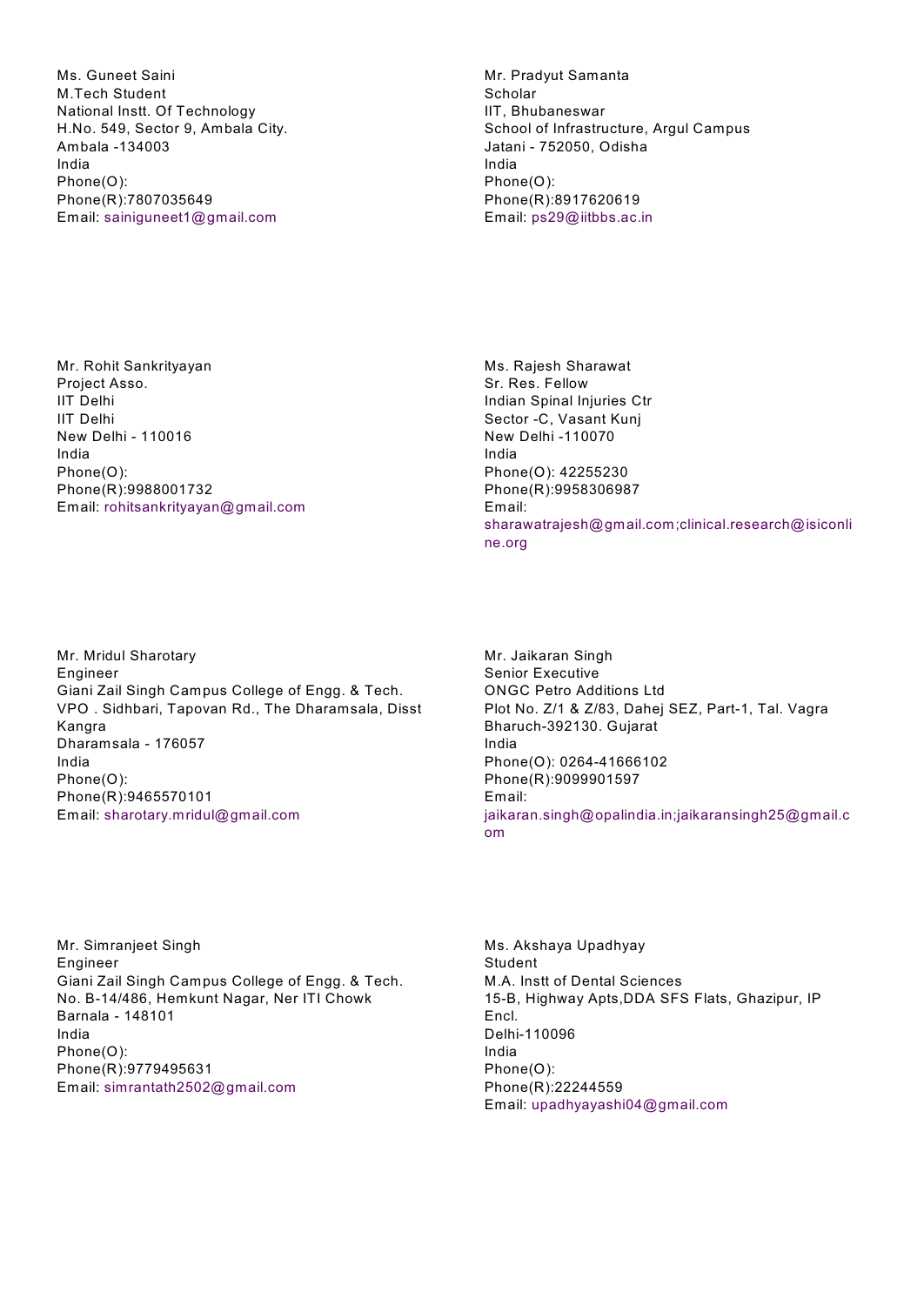Mr. Praveen Verma Project Scientist IIT Delhi Mech.Dept,Blk-III New Delhi - 110016 India Phone(O): Phone(R):9820577531 Email: praveen.verma@mech.iitd.ac.in Mr. Aman Vikram PhD Student IIT Delhi Mech.Dept, Impact Lab, Rm. No.356, Blk-II New Delhi - 110070 India Phone(O): Phone(R): Email: amanvikram@gmail.com

Mr. Dhaval Vyas Manager- Ops Coord L&T IDPL 9th Ave. Bldg. Rajpat Culb Rd. SG Highway, Bodakdev Ahmedabad- 380059 India Phone(O): 079-66067000 Phone(R):9727770669 Email: dhaval-vyas@Intidpl.com

Mr. Ved Vyas Project Asso. IIT Delhi IIT Delhi New Delhi - 110016 India Phone(O): Phone(R):9015588308 Email: vedvyas.yadav1@gmail.com

Mr. Sourabh Asst. Prof. Poornima University Civil Dept., No. IS-2027-2031, Ramchandrapura, PO, Vidhani Vatika, Sitapura Extn. Jaipur - 303905 India Phone(O): 7009418349 Phone(R):8146470263 Email: ersourabh27@gmail.com

Mr. Raman Project Scientist IIT Delhi R74/1, Ground floor, flat No. 3, Kirki ext., Malviya Nagar New Delhi-110017 India Phone(O): Phone(R):8375954573 Email: raman.chaudhary11@yahoo.in

Mr. Gboluwaga Akinkuotu Anthony Student Nigerian Instt of Transport Technology Basawa Road, PMB.1148 Lagos Nigeria Phone(O): 234-8152349027 Phone(R):234-9035943697 Email: gclickanthony@gmail.com

Ms. Ane D. Storsaeter Scholar Norwegian Univ. of science & Tech. Hoegskoleringen1 Trondheim - 7491 Norway Phone(O): Phone(R):47-97759903 Email: ane.storsater@ntnu.no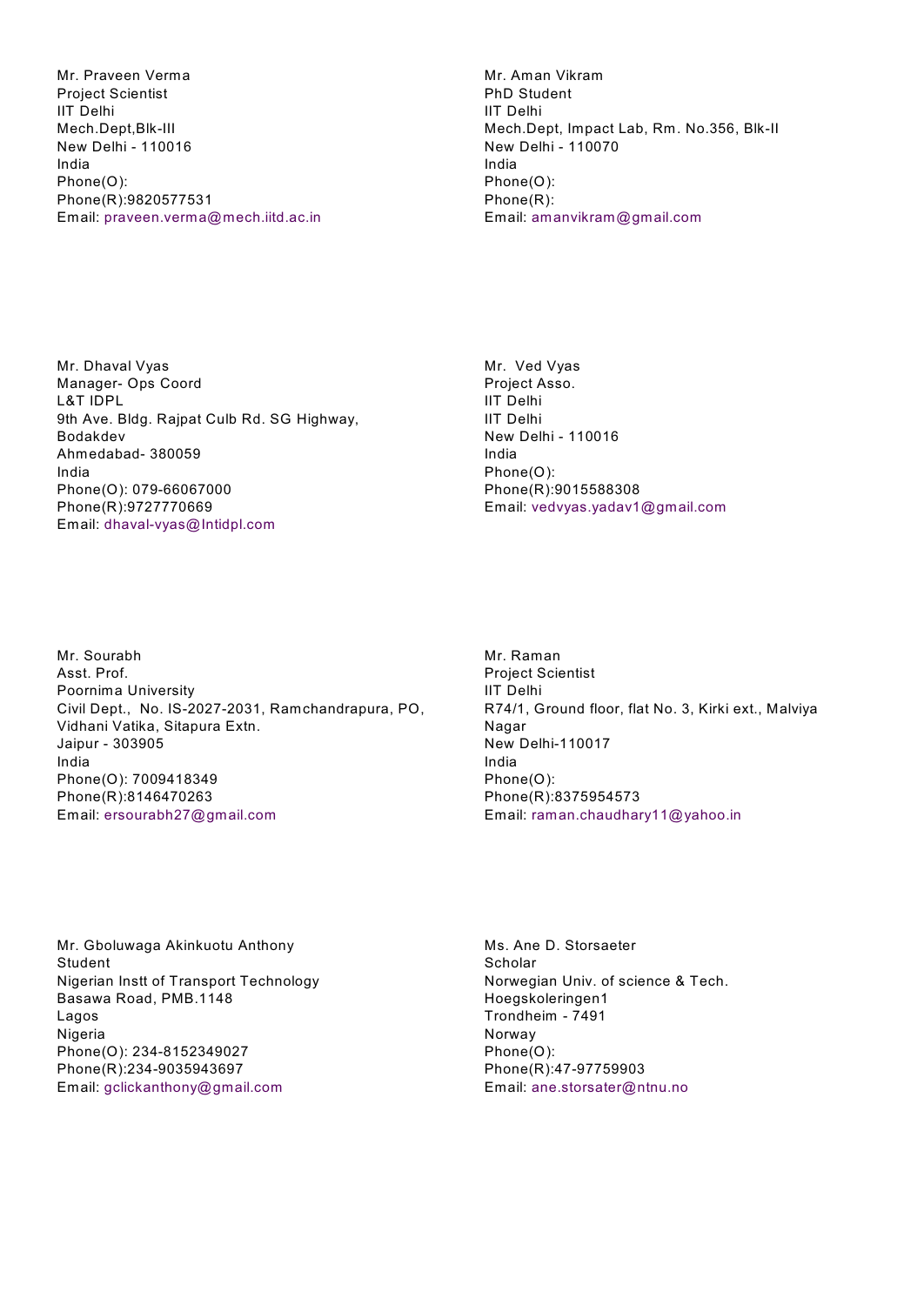Ms. Janet Oyaro Student University of KwaZulu-Natal 137, Varsity Drive, Reservoir Hills Durban. South Africa Phone(O): N/A Phone(R):27813024228 Email: jojanetyr@gmail.com

Mr. Tharaka Priyanjula Bollegala Arachchige Student University of Peradeniya No.46, W aththe Gedara, Guruwala Dompe-1680 Sri Lanka Phone(O): 94719277954 Phone(R):94-11-2536052 Email: tharaka94priyanjula@gmail.com

Ms. Maheshika Piumali Hettiarachchi Student University of Peradeniya 154/1, Pahala Yagoda Ganemulla- 11020 Sri Lanka Phone(O): 94715243522 Phone(R):033-4922558 Email: maheshikahettiarachchi92@gmail.com Mr. Supun Madhushan Kumara Student University of Peradeniya 107/4, Meriyanwatta, Loluwagoda Mirigama - 11200 Sri Lanka Phone(O): 94716027850 Phone(R):033-2274430 Email: madhushanmms.bc@gmail.com

Ms. Madushi Prasanthika Student University of Peradeniya 37, Kalawana Minuwangoda-11550 Sri Lanka Phone(O): 94716457831 Phone(R):716457831 Email: madushi9351@gmail.com Mr. Niranda Ranasinghe Student University of Peradeniya 49.5-B, Amunugoda, Imbulgoda Amunugoda-11856 Sri Lanka Phone(O): 94716457792 Phone(R):712346743 Email: nirandapathum@gmail.com

Mr. Nuwan Senevirathna Transport System Analyst National Transport Commission No. 241, Park Road Colombo-05 Sri Lanka Phone(O): 94-0112593737 Phone(R):94716144466 Email: senevind@gmail.com

Ms. H.T. Thenuwara Asst. Director National Transport Commission No. 241, Park Road Colombo-05 Sri Lanka Phone(O): 94-0112503745 Phone(R): Email: hiranitdht@gmail.com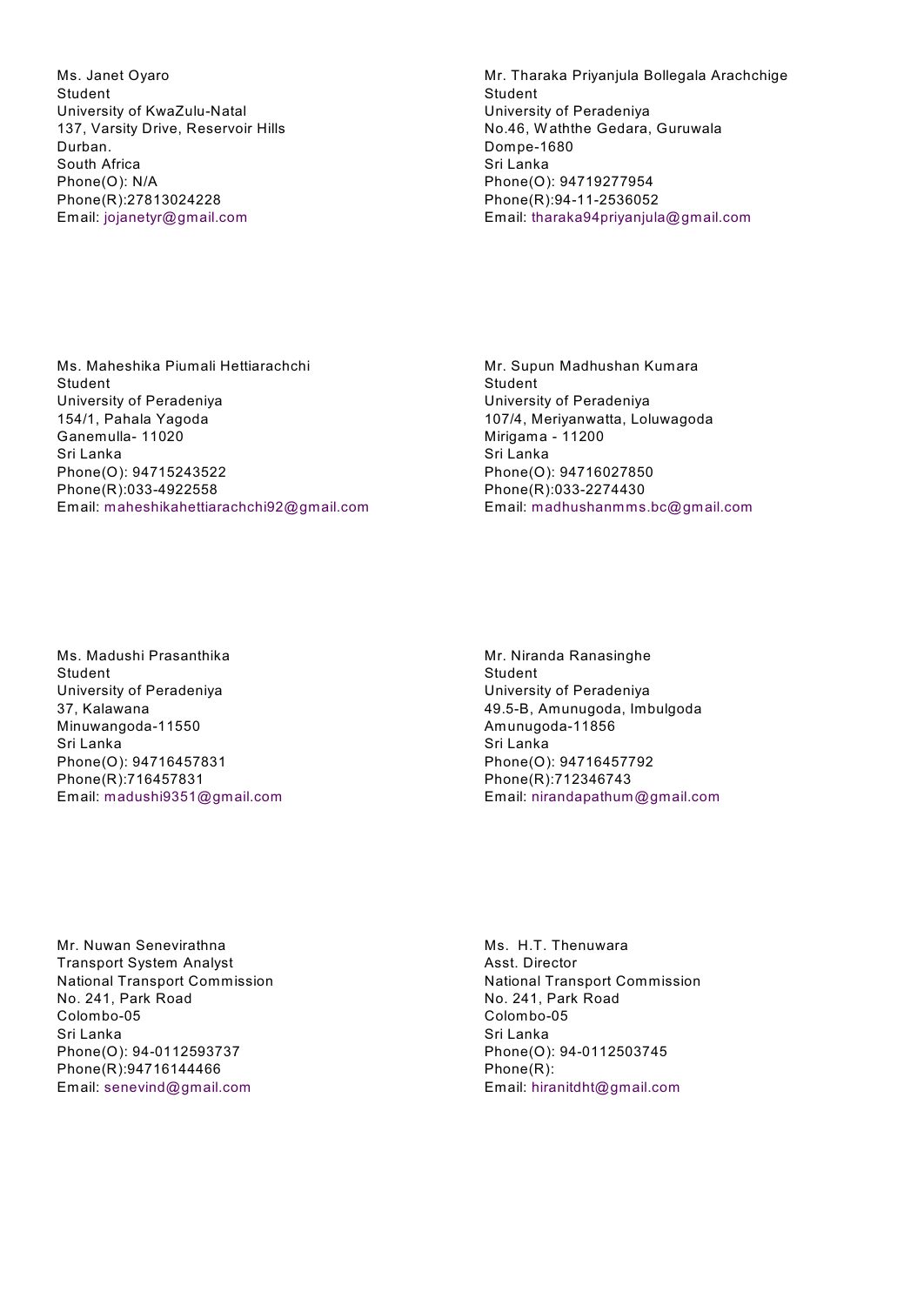Mr. Ganindu Ishan Sathsara Vithanage Student University of Peradeniya Sathsara, Kudaluduwa, Sulthanagoda Matara- 81051 Sri Lanka Phone(O): 94715745702 Phone(R):041-2233105 Email: ishansathsara.1993@gmail.com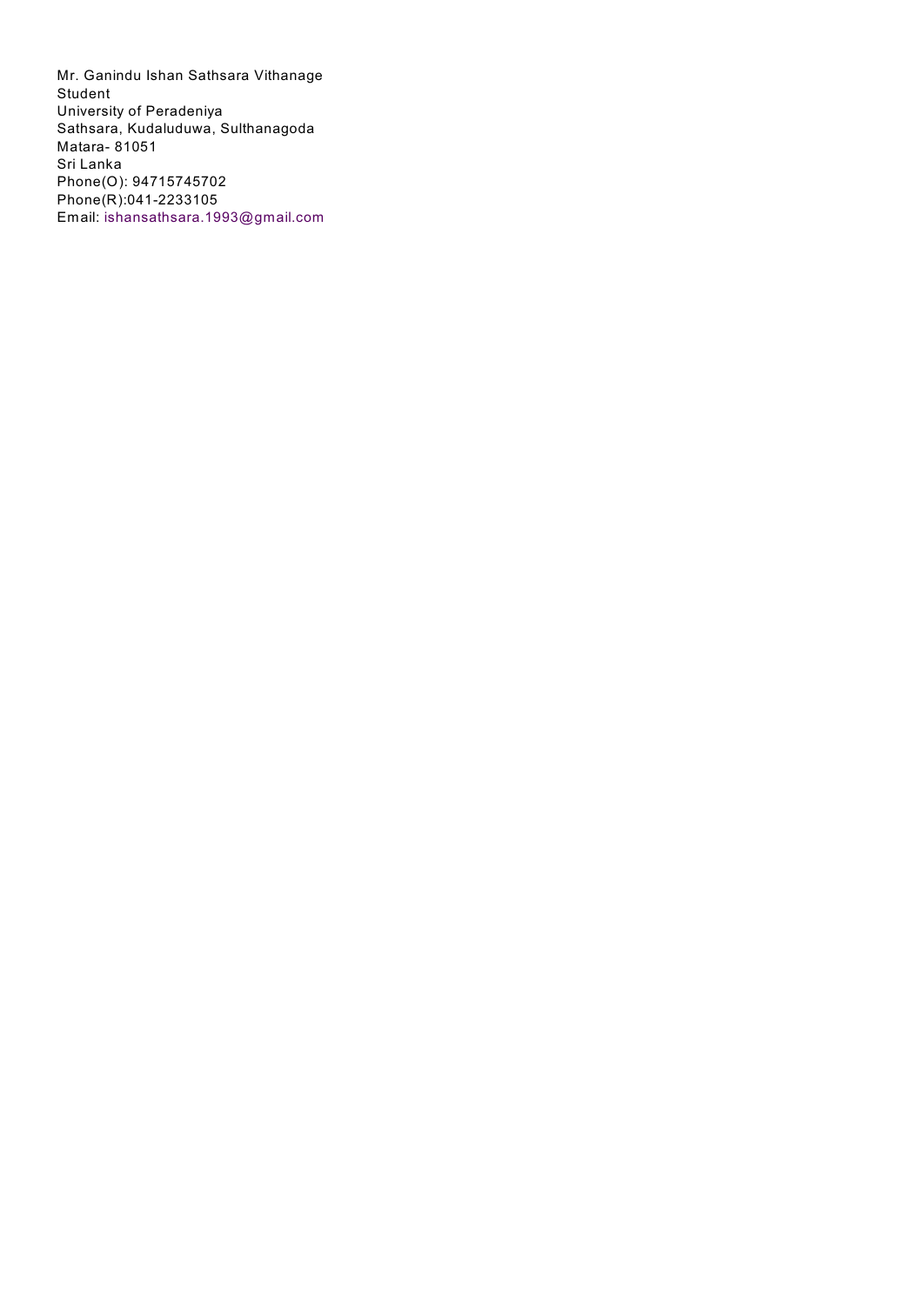# INTERNATIONAL COURSE ON TRANSPORTATION PLANNING AND SAFETY 29 NOV. - 06 DEC. 2018

## TRIPP, IIT DELHI, INDIA

Prof. Hermann Knoflacher Technical University of Vienna Res. Ctr. For Traffic Planning & Traffic Engg., IMAR, Gusshausstrasse 30/231, A-1040, Vienna (Austria) Phone: 43-1-58801 23123 Email: hermann.knoflacher@tuwien.ac.at

Prof. Shrikant . I Bangdiwala McMaster University Population Health Res. Instt. 237, Barton Street East Hamilton, ON, L8L2X2 (Canada) Phone: 1-919-2604545 Email: kant@unc.edu

Dr. Sylvain Lassarre Research Director IFSTTAR 23 rue Alfred Nobel, 77420 Champs Sur Marne (France) Phone: 331-47-407150 Other Phone: 331-45-080668 Email: lassarre@inrets.fr

Prof. Anoop Chawla Mechanical Engg Dept, Indian Institute of Technology Delhi, Haus Khas New Delhi - 110016 (India) Phone: 91-11-2659 1058 Email: achawla64@gmail.com

Prof. Girish Agrawal Head Dept. of Civil Engg., Shiv Nadar University Greater Noida Gautam Budha Nagar-2013014. UP (India) Phone: 0120-2667796 Other Phone: 9818191395 Email: lawgir@gmail.com

Prof. K.N. Jha Civil Engg. Dept., IIT Delhi, Haus Khas New Delhi-110016 (India) Phone: 91-11-26596255 Email: jhakneeraj@rediffmail.com

Prof. Puneet Mahajan Department of Applied Mechanics IIT Delhi, Haus Khas New Delhi-110016 (India) Phone: 91-11-26591129 Email: mahapun@gmail.com

Prof. Dinesh Mohan TRIPP Room MS 815, 7th Flr. Main Bldg., IIT Delhi, Haus Khas New Delhi-110016 (India) Phone: 91-11-2659 1147; 2659 6361 Email: dineshmohan@outlook.com

# **LIST OF FACULTY**